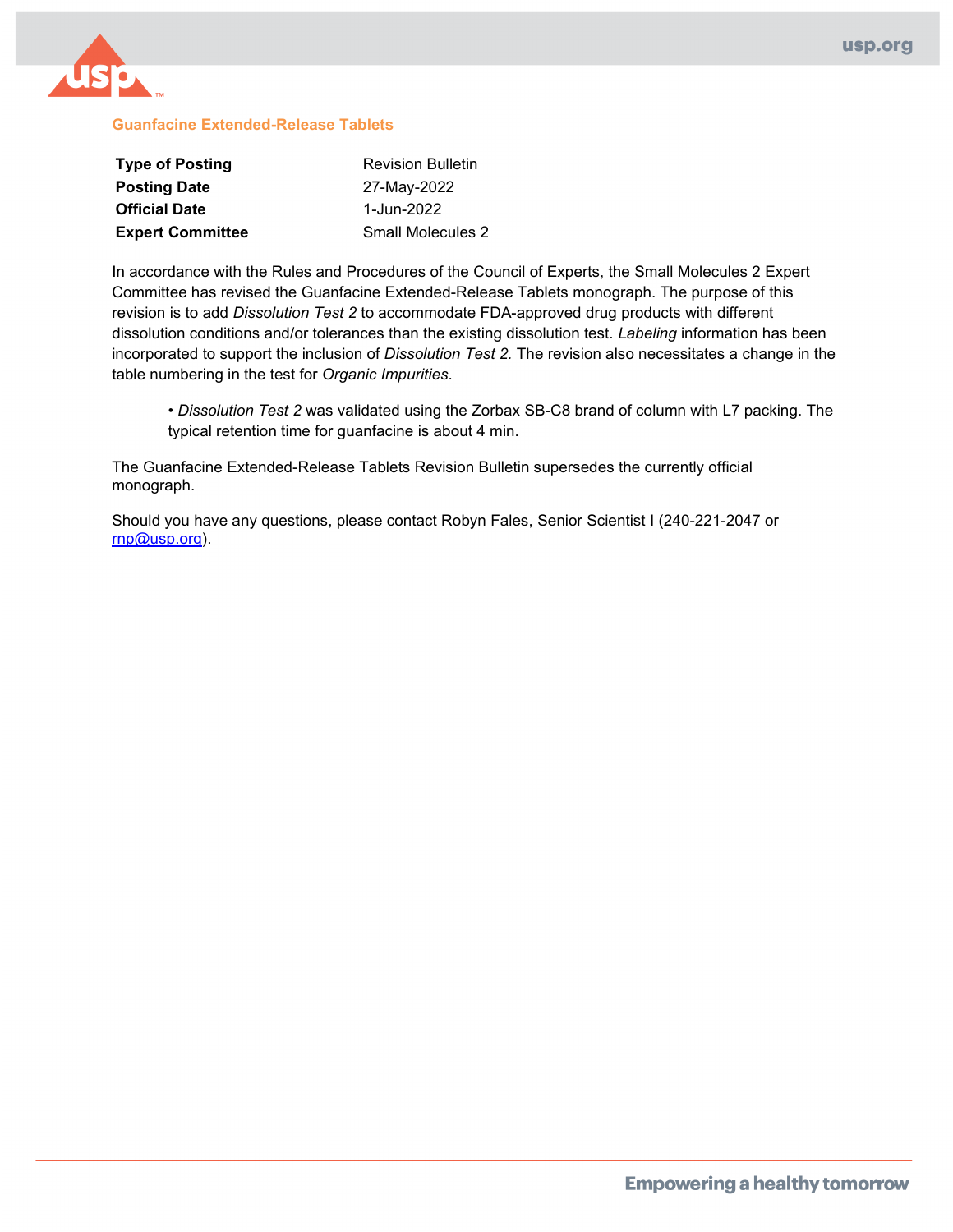# **Guanfacine Extended-Release Tablets**

# **DEFINITION**

Guanfacine Extended-Release Tablets contain an amount of guanfacine hydrochloride equivalent to NLT 90.0% and NMT 110.0% of the labeled amount of guanfacine  $(\mathsf{C}_9\mathsf{H}_9\mathsf{CI}_2\mathsf{N}_3\mathsf{O}).$ 

# **IDENTIFICATION**

**• A.** The retention time of the major peak of the *Sample solution* corresponds to that of the *Standard solution*, as obtained in the *Assay*.

**• B.** The UV spectrum of the major peak of the *Sample solution* corresponds to that of the *Standard solution*, as obtained in the *Assay*.

# **ASSAY**

# **• Procedure**

Buffer: 20 mM sodium bicarbonate and 10 mM tetrabutylammonium phosphate prepared as follows. For each liter, dissolve 1.68 g of sodium bicarbonate and 3.39 g of tetrabutylammonium phosphate in 970 mL of water. Adjust with 5 N sodium hydroxide to a pH of 10.0. Dilute with water to volume. **Mobile phase:** Acetonitrile and *Buffer* (17:83)

**Standard solution:** 0.023 mg/mL of [USP Guanfacine Hydrochloride RS](https://store.usp.org/searchresults?Ntt=1302101&searchType=simple&type=search) in *Mobile phase*

**Sample solution:** Nominally 0.02 mg/mL of guanfacine prepared as follows. Transfer a portion of coarsely powdered Tablets (NLT 20) to an appropriate volumetric flask as directed in *[Table 1](#page-1-0)*. Add 50% of the flask volume of *Mobile phase*, sonicate for 10 min, and shake mechanically for 1 h. [Note—The sonicator should be kept cold with ice to maintain a temperature below 25°.] Repeat the steps of the sonication/shaking sequence two additional times with an additional sonication of 10 min at the end. [Note—An additional 1 h of shaking and 10 min of sonication may be needed if the sample is not fully dissolved.] Dilute with *Mobile phase* to volume. Centrifuge a portion of this solution for 10 min and use the supernatant. [Note—The use of a centrifuge speed of NLT 2500 rpm may be suitable.]

<span id="page-1-0"></span>

| <b>Tablet</b><br><b>Strength</b><br>(mg) | <b>Quantity Equivalent to</b><br><b>Guanfacine</b><br><b>To Be Transferred</b><br>(mg) | <b>Volumetric</b><br><b>Flask Size</b><br>(mL) | <b>Nominal</b><br><b>Concentration of</b><br><b>Guanfacine</b><br>(mg/mL) |
|------------------------------------------|----------------------------------------------------------------------------------------|------------------------------------------------|---------------------------------------------------------------------------|
|                                          |                                                                                        | 50                                             | 0.02                                                                      |
| $\mathcal{P}$                            | 2                                                                                      | 100                                            | 0.02                                                                      |
| 3                                        | 4                                                                                      | 200                                            | 0.02                                                                      |
| 4                                        | 4                                                                                      | 200                                            | 0.02                                                                      |

**Table 1**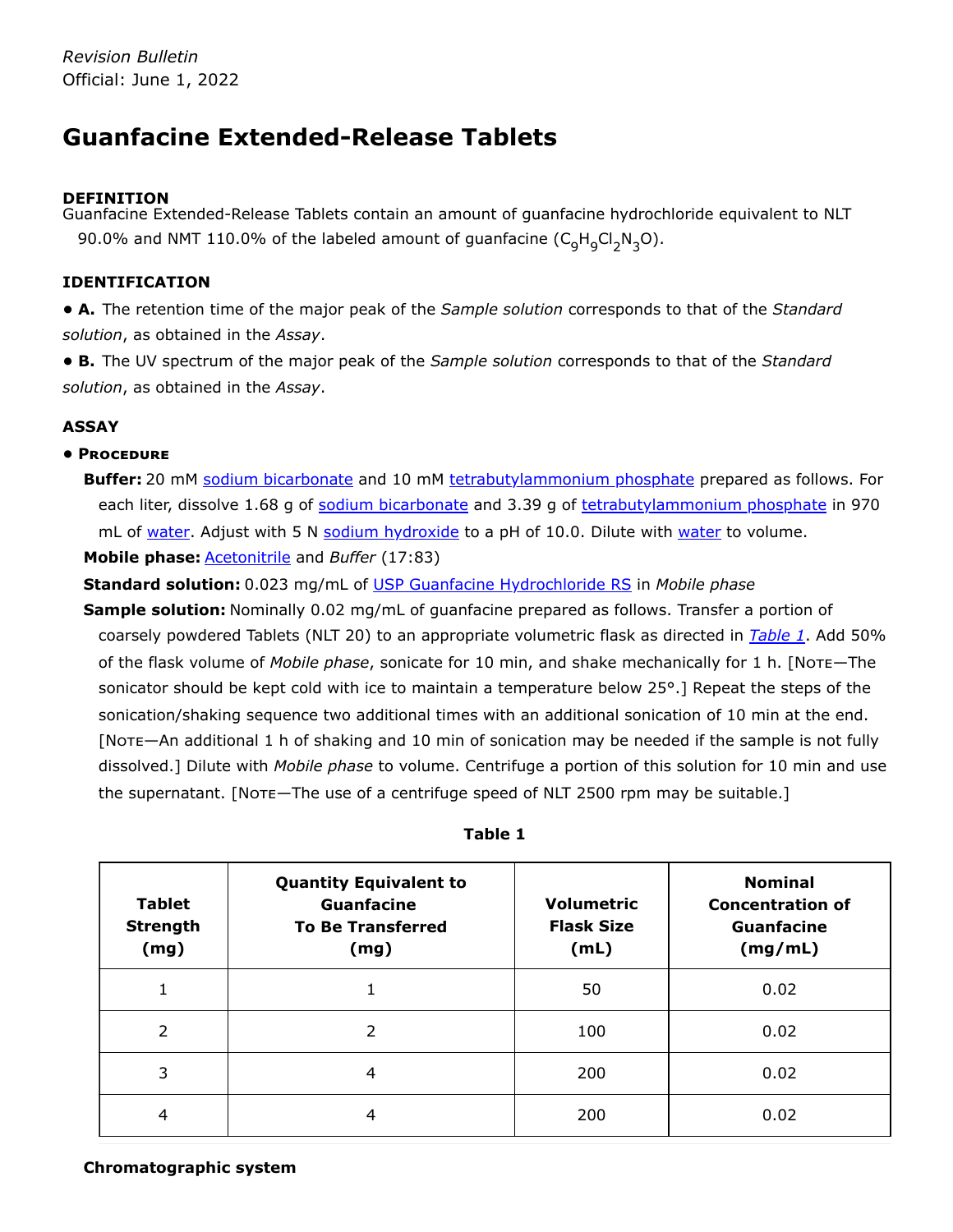(See *Chromatography* 〈621〉*, System Suitability*.)

### **Mode:** LC

**Detector:** UV 220 nm. For *Identification B*, use a diode array detector in the range of 200–400 nm.

**Column:** 4.6-mm  $\times$  15-cm; 5-µm packing  $L1$ 

# **Temperatures**

# **Autosampler:** 4°

**Column:** 27°

**Flow rate:** 1 mL/min

**Injection volume:** 100 µL

**Run time:** NLT 1.8 times the retention time of guanfacine

# **System suitability**

**Sample:** *Standard solution*

- **Suitability requirements**
	- **Tailing factor:** NMT 2.0

**Relative standard deviation:** NMT 2.0%

# **Analysis**

# **Samples:** *Standard solution* and *Sample solution*

Calculate the percentage of the labeled amount of guanfacine  $(\mathsf{C}_9\mathsf{H}_9\mathsf{Cl}_2\mathsf{N}_3\mathsf{O})$  in the portion of Tablets taken:

$$
\text{Result} = (r_U/r_S) \times (C_S/C_U) \times (M_{r1}/M_{r2}) \times 100
$$

*r* = peak response of guanfacine from the *Sample solution*  $r_{U}$ 

*r* = peak response of guanfacine from the *Standard solution*  $r_{\rm S}$ 

*C* = concentration of [USP Guanfacine Hydrochloride RS](https://store.usp.org/searchresults?Ntt=1302101&searchType=simple&type=search) in the *Standard solution* (mg/mL)  $C_{\varsigma}$ 

*C* = nominal concentration of guanfacine in the *Sample solution* (mg/mL)  $C_{II}$ 

= molecular weight of guanfacine, 246.09  $M_{r1}$ 

= molecular weight of guanfacine hydrochloride, 282.55  $M_{r2}$ 

**Acceptance criteria:** 90.0%–110.0%

# **PERFORMANCE TESTS**

# *Change to read:*

# **• Dissolution** 〈711〉

# **▲Test 1**▲ (RB 1-Jun-2022)

**Medium:** Hydrochloric acid buffer, pH 2.2; 900 mL prepared as follows. For each liter, mix 250 mL of 0.2 M potassium chloride with 39 mL of 0.2 N hydrochloric acid. Dilute with water to volume.

**Apparatus 2:** 75 rpm with suitable sinkers

**Times:** 1, 4, 8, and 20 h

**Buffer:** 20 mM sodium bicarbonate, prepared as follows. For each liter, dissolve 1.68 g of sodium bicarbonate in 970 mL of water, and adjust with 5 N sodium hydroxide to a pH of 10.0. Dilute with water to volume.

**Mobile phase:** Acetonitrile and *Buffer* (25:75)

**Standard stock solution:** 0.23 mg/mL of [USP Guanfacine Hydrochloride RS](https://store.usp.org/searchresults?Ntt=1302101&searchType=simple&type=search) in *Mobile phase*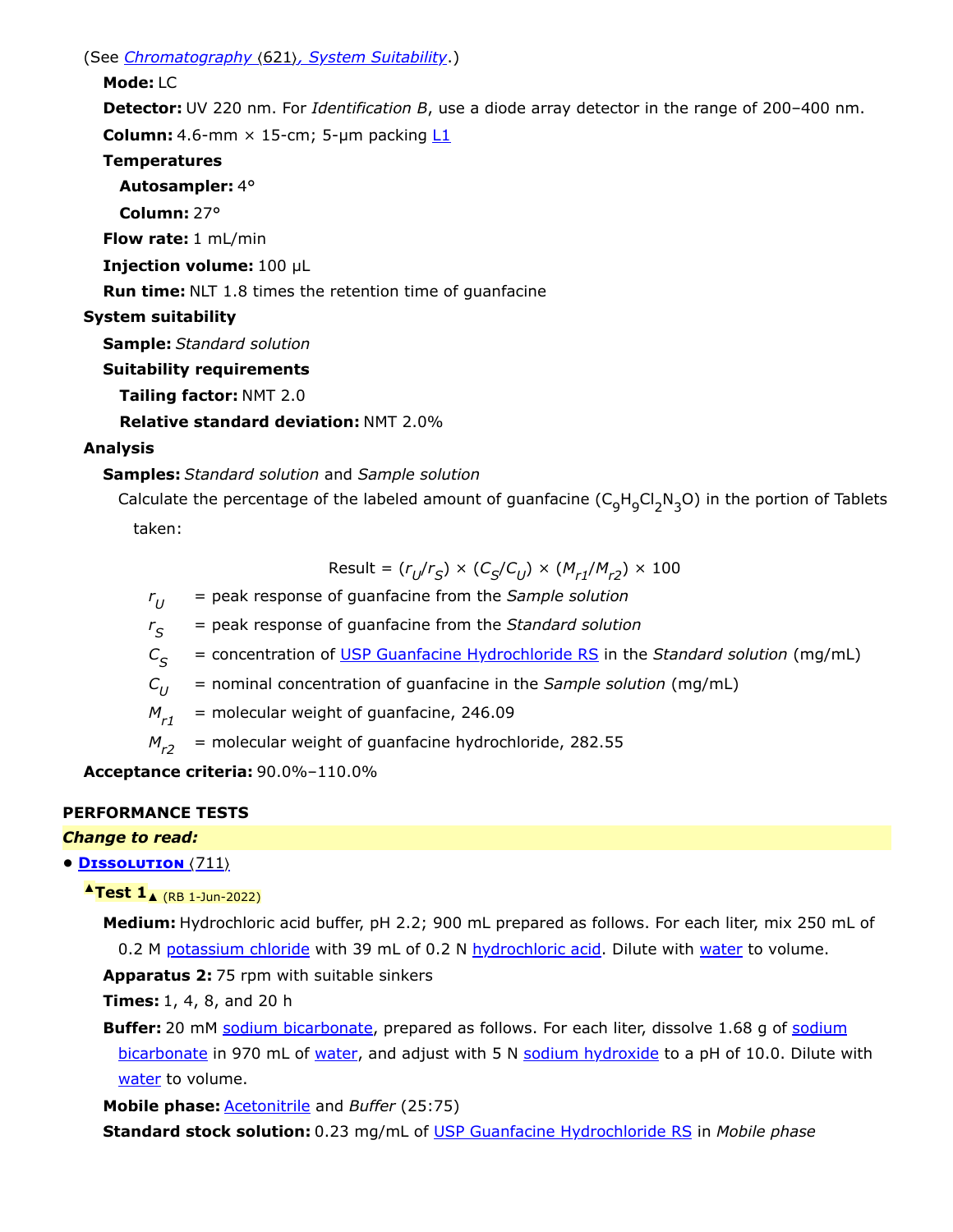**Standard solution:** 0.0023 mg/mL of [USP Guanfacine Hydrochloride RS](https://store.usp.org/searchresults?Ntt=1302101&searchType=simple&type=search) in *Medium* from *Standard*

*stock solution*

**Sample solution:** Pass a portion of the solution under test through a suitable filter at the time points specified.

**Chromatographic system**

(See *Chromatography* 〈621〉*, System Suitability*.)

**Mode:** LC

**Detector:** UV 220 nm

**Column:** 4.6-mm  $\times$  15-cm; 5-µm packing  $L1$ 

**Flow rate:** 1.2 mL/min

**Injection volume:** 20 µL

**Run time:** NLT 1.4 times the retention time of guanfacine

**System suitability**

**Sample:** *Standard solution*

**Suitability requirements**

**Tailing factor:** NMT 2.0

**Relative standard deviation:** NMT 2.0%

### **Analysis**

# **Samples:** *Standard solution* and *Sample solution*

Calculate the concentration of guanfacine ( $\mathsf{C_gH_gCl_2N_3O}$ ) in the sample withdrawn from the vessel at each time point (*i*):

$$
\text{Result} = (r_{U}/r_{S}) \times C_{S} \times (M_{r1}/M_{r2})
$$

*r* = peak response of guanfacine from the *Sample solution*  $r_{II}$ 

*r* = peak response of guanfacine from the *Standard solution S*

*C* = concentration of [USP Guanfacine Hydrochloride RS](https://store.usp.org/searchresults?Ntt=1302101&searchType=simple&type=search) in the *Standard solution* (mg/mL)  $C_{\rm c}$ 

= molecular weight of guanfacine, 246.09  $M_{r1}$ 

= molecular weight of guanfacine hydrochloride, 282.55  $M_{r2}$ 

Calculate the percentage of the labeled amount of guanfacine ( $\mathsf{C}_9\mathsf{H}_9\mathsf{Cl}_2\mathsf{N}_3$ O) dissolved at each time point (*i*):

$$
\text{Result}_1 = C_1 \times V \times (1/L) \times 100
$$

Result = {[C × (*V* − *V* )] + (*C* × *V* )} × (1/*L*) × 100 2 2 *S 1 S*

 $\text{Result}_3 = (\{C_3 \times [V - (2 \times V_S)]\} + [(C_2 + C_1) \times V_S]) \times (1/L) \times 100$ 

 $\text{Result}_4 = (\{C_4 \times [V - (3 \times V_S)]\} + [(C_3 + C_2 + C_1) \times V_S]) \times (1/L) \times 100$ 

- $C_i$  = concentration of guanfacine in the portion of the sample withdrawn at the specified time point (*i*) (mg/mL)
- *V* = volume of *Medium*, 900 mL
- $L =$  label claim (mg/Tablet)
- $V_{\mathcal{S}}$  = volume of the *Sample solution* withdrawn at each time point (*i*) (mL)

**Tolerances:** See *[Table 2](#page-4-0)*.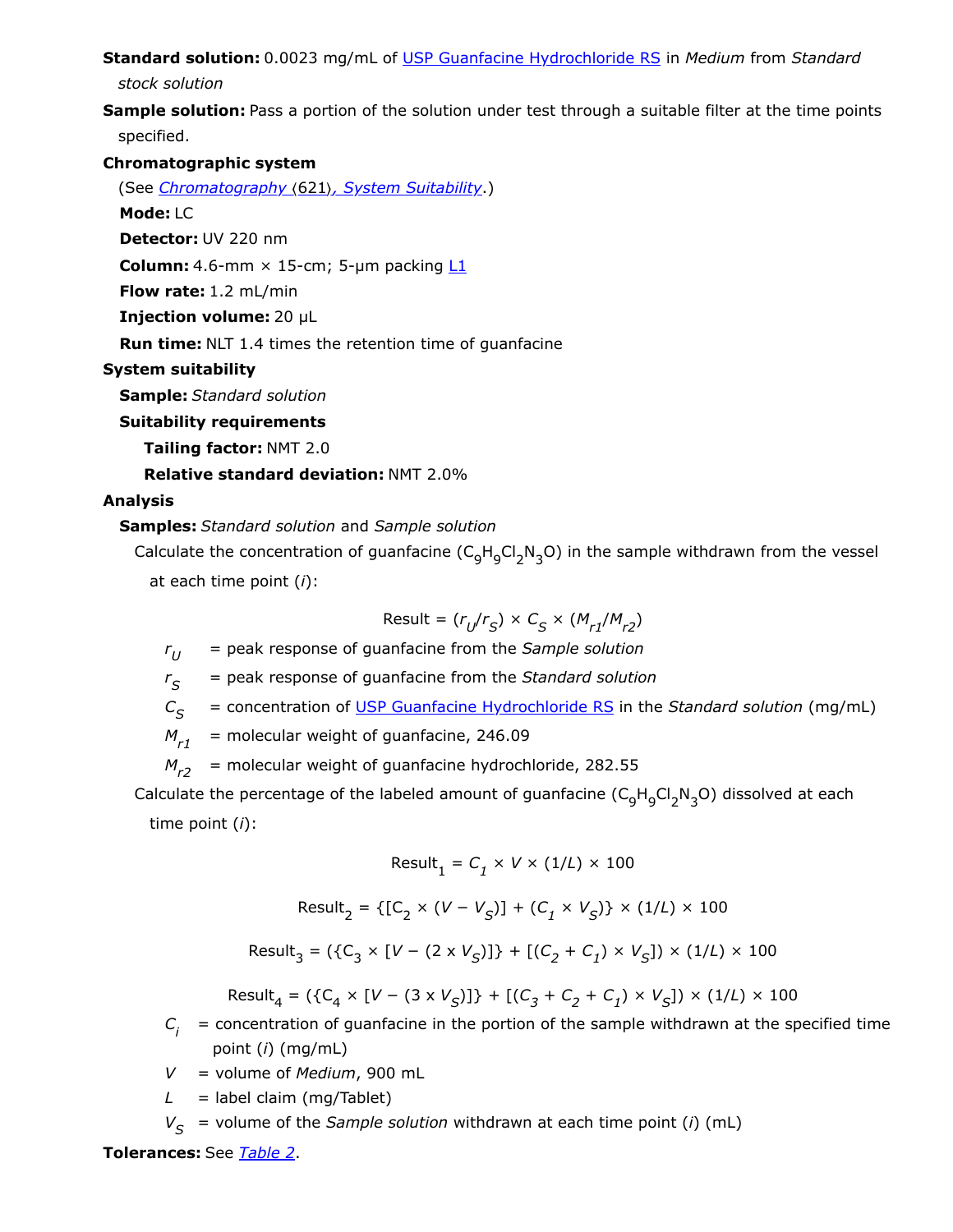<span id="page-4-0"></span>

| <b>Time Point</b><br>(i) | <b>Time</b><br>(h) | <b>Amount Dissolved</b><br>(%) |
|--------------------------|--------------------|--------------------------------|
|                          |                    | $13 - 33$                      |
| $\mathcal{P}$            | 4                  | $37 - 57$                      |
| 3                        | 8                  | $57 - 77$                      |
| 4                        | 20                 | <b>NLT 80</b>                  |

The percentages of the labeled amount of guanfacine ( $\mathsf{C}_{9}\mathsf{H}_{9}\mathsf{Cl}_{2}\mathsf{N}_{3}$ O) dissolved at the times specified conform to *Dissolution (711), Acceptance Table 2*.

### **▲Test 2**

If the product complies with this test, the labeling indicates that it meets USP *Dissolution Test 2*. **Medium:** Hydrochloric acid buffer, pH 2.2 (3.73 g/L of potassium chloride in water. Adjust with

hydrochloric acid to a pH of 2.2.); 900 mL, deaerated

**Apparatus 2:** 75 rpm with wire helix sinker

**Times:** 1, 4, 9, and 15 h

**Solution A:** 1 g/L of sodium dodecyl sulfate and 0.1% of phosphoric acid in water prepared as follows. Dissolve 1 g of sodium dodecyl sulfate in 1000 mL of water. Add 1 mL of phosphoric acid to the resulting solution.

**Mobile phase:** Acetonitrile and *Solution A* (50:50)

**Standard stock solution:** 0.2525 mg/mL of [USP Guanfacine Hydrochloride RS](https://store.usp.org/searchresults?Ntt=1302101&searchType=simple&type=search) in methanol

**Standard solution:** (*L*/900 × 1.15) mg/mL of [USP Guanfacine Hydrochloride RS](https://store.usp.org/searchresults?Ntt=1302101&searchType=simple&type=search) prepared by diluting *Standard stock solution* with *Medium*, where *L* is the label claim in mg/Tablet.

**Sample solution:** At the times specified, withdraw a known volume of the solution under test. Pass through a suitable filter.

#### **Chromatographic system**

(See *Chromatography* 〈621〉*, System Suitability*.)

**Mode:** LC

**Detector:** UV 220 nm

**Column:** 4.6-mm  $\times$  15-cm; 5  $\mu$ m packing  $L$ 7

**Flow rate:** 1 mL/min

**Injection volume:** 50 μL

**Run time:** NLT 1.5 times the retention time of guanfacine

#### **System suitability**

**Sample:** *Standard solution*

**Suitability requirements**

**Tailing factor:** NMT 1.5

**Relative standard deviation:** NMT 2.0%

**Analysis**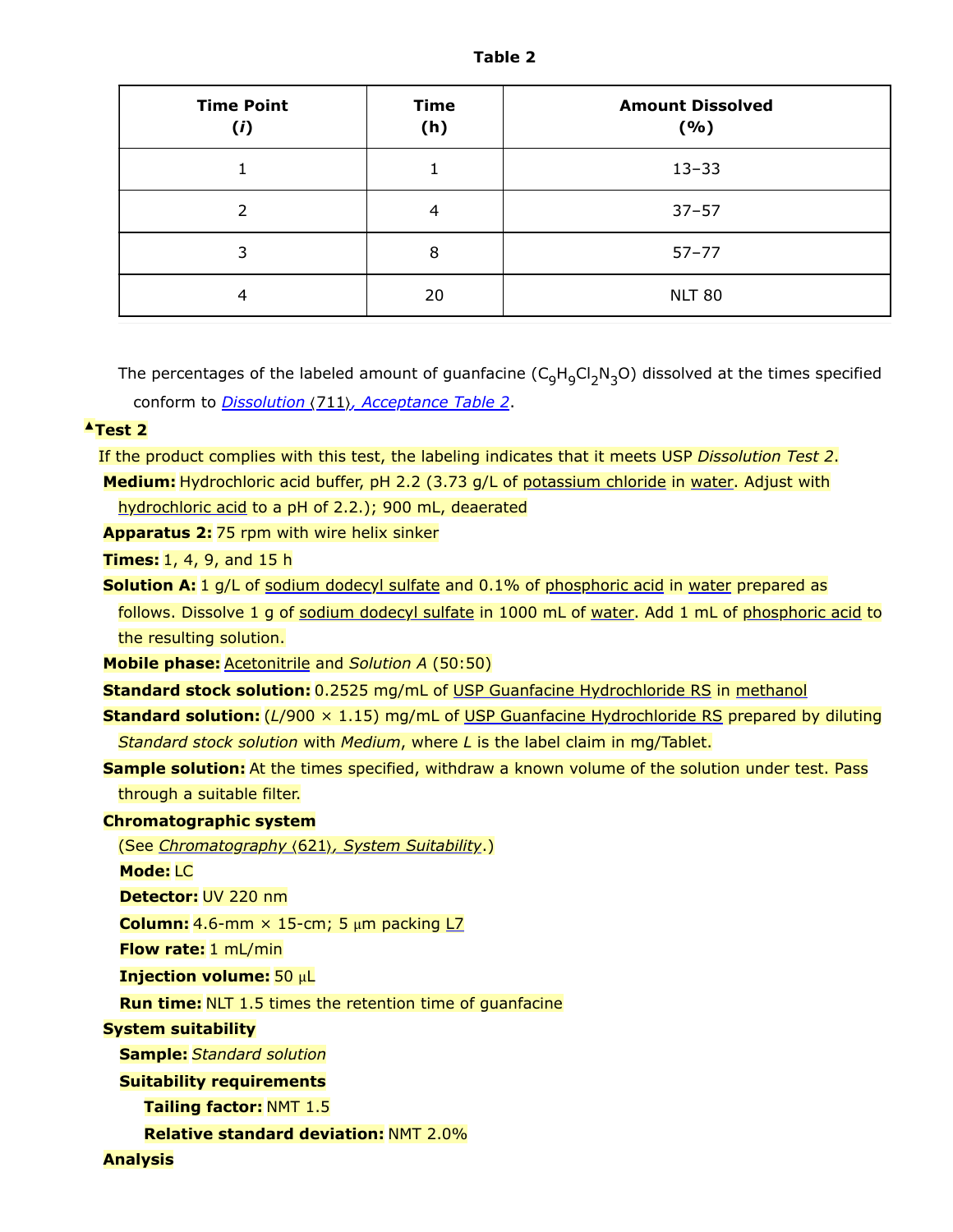#### **Samples:** *Standard solution* and *Sample solution*

Calculate the concentration of guanfacine (C<sub>9</sub>H<sub>9</sub>Cl<sub>2</sub>N<sub>3</sub>O) in the sample withdrawn from the vessel at each time point (*i*):

$$
Result = (r_{U}/r_{S}) \times C_{S} \times (M_{r1}/M_{r2})
$$

*r* = peak response of guanfacine from the *Sample solution*  $r_{II}$ 

*r* = peak response of guanfacine from the *Standard solution*  $r_{\rm S}$ 

*C* = concentration of [USP Guanfacine Hydrochloride RS](https://store.usp.org/searchresults?Ntt=1302101&searchType=simple&type=search) in the *Standard solution* (mg/mL)  $C_{\leq}$ 

= molecular weight of guanfacine, 246.09  $M_{r1}$ 

= molecular weight of guanfacine hydrochloride, 282.55  $M_{r2}$ 

Calculate the percentage of the labeled amount of guanfacine (C<sub>9</sub>H<sub>9</sub>Cl<sub>2</sub>N<sub>3</sub>O) dissolved at each time point (*i*):

$$
Result_1 = C_1 \times V \times (1/L) \times 100
$$

 ${\sf Result}_2 = \{ [C_2 \times (V - V_{\overline{S}})] + (C_1 \times V_{\overline{S}}) \} \times (1/L) \times 100 \}$ 

$$
Result_3 = (\{C_3 \times [V - (2 \times V_S)]\} + [(C_2 + C1) \times V_S]) \times (1/L) \times 100
$$

 ${\sf Result}_4 = (\{C_4 \times [V - (3 \times V_S)]\} + [(C_3 + C_2 + C_1) \times V_S]) \times (1/L) \times 100$ 

 $C_{\vec{i}}$   $\,$  = concentration of guanfacine in the portion of the sample withdrawn at the specified time point (*i*) (mg/mL)

*V* = volume of *Medium*, 900 mL

 $L =$  label claim (mg/Tablet)

*V* = volume of the *Sample solution* withdrawn at each time point (*i*) (mL) *S*

<span id="page-5-0"></span>**Tolerances:** See *[Table 3](#page-5-0)* and *[Table 4](#page-5-1)*.

| Table 3. For Tablets Labeled to Contain 1 mg |  |  |  |  |
|----------------------------------------------|--|--|--|--|
|----------------------------------------------|--|--|--|--|

| <b>Time Point</b><br>(i) | <b>Time</b><br>(h) | <b>Amount Dissolved</b><br>( %) |
|--------------------------|--------------------|---------------------------------|
|                          |                    | <b>NMT 30</b>                   |
| $\mathcal{P}$            | 4                  | $40 - 60$                       |
| 3                        | 9                  | $70 - 90$                       |
| 4                        | 15                 | <b>NLT 85</b>                   |

#### **Table 4. For Tablets Labeled to Contain 2, 3, and 4 mg**

<span id="page-5-1"></span>

| <b>Time Point</b> | <b>Time</b><br>(h) | <b>Amount Dissolved</b><br>(9/6) |
|-------------------|--------------------|----------------------------------|
|                   |                    | <b>NMT 25</b>                    |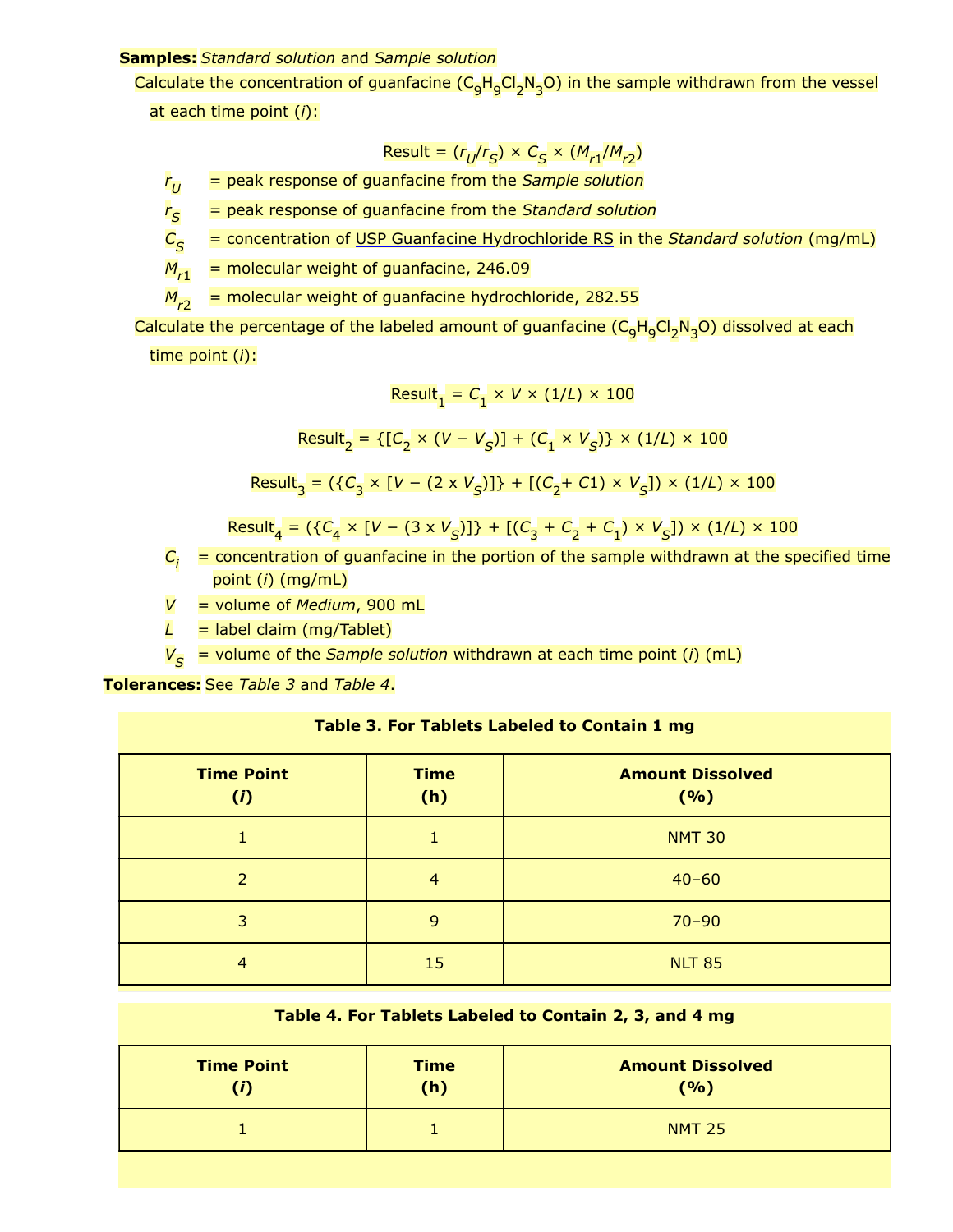| <b>Time Point</b><br>(i) | <b>Time</b><br>(h) | <b>Amount Dissolved</b><br>(%) |
|--------------------------|--------------------|--------------------------------|
|                          | 4                  | $35 - 55$                      |
| 3.                       | 9                  | $60 - 80$                      |
| 4                        | 15                 | <b>NLT 80</b>                  |

The percentages of the labeled amount of guanfacine (C<sub>9</sub>H<sub>9</sub>Cl<sub>2</sub>N<sub>3</sub>O) dissolved at the times specified conform to *Dissolution* (711), *Acceptance Table 2.* A (RB 1-Jun-2022)

**• UNIFORMITY OF DOSAGE UNITS** (905): Meet the requirements

### **IMPURITIES**

### *Change to read:*

# **• Organic Impurities**

**Buffer, Mobile phase, Sample solution,** and **Chromatographic system:** Proceed as directed in the *Assay*.

**Standard solution 1:** Prepare as directed for the *Standard solution* in the *Assay*.

**Standard solution 2:** 0.023 mg/mL of 2,6-dichlorophenylacetic acid in *Mobile phase*

System suitability solution: 0.046 µg/mL each of [USP Guanfacine Hydrochloride RS](https://store.usp.org/searchresults?Ntt=1302101&searchType=simple&type=search) and 2,6-

dichlorophenylacetic acid in *Mobile phase* from *Standard solution 1* and *Standard solution 2*

### **System suitability**

**Samples:** *Standard solution 1* and *System suitability solution*

[Note—See <u>▲*[Table](#page-7-0) 5*▲ (RB 1-Jun-2022</u>)</u> for the relative retention times.]

# **Suitability requirements**

**Resolution:** NLT 4.0 between 2,6-dichlorophenylacetic acid and guanfacine, *System suitability solution*

**Relative standard deviation:** NMT 2.0%, *Standard solution 1*

# **Analysis**

# **Samples:** *Standard solution 1* and *Sample solution*

Calculate the percentage of 2,6-dichlorophenylacetic acid or any unspecified degradation product in the portion of Tablets taken:

$$
\text{Result} = (r_U/r_S) \times (C_S/C_U) \times (M_{r1}/M_{r2}) \times (1/F) \times 100
$$

- $r_{U}$   $=$  peak response of 2,6-dichlorophenylacetic acid or any unspecified degradation product from the *Sample solution*
- *r* = peak response of guanfacine from *Standard solution 1*  $r_{\varsigma}$
- $C_{\mathcal{S}}$  = concentration of <u>USP Guanfacine Hydrochloride RS</u> in *Standard solution 1* (mg/mL)
- *C* = nominal concentration of guanfacine in the *Sample solution* (mg/mL)  $C_{II}$
- $M_{r1}$  = molecular weight of guanfacine, 246.09
- $M_{r2}$  = molecular weight of guanfacine hydrochloride, 282.55
- $F =$  relative response factor (see  $\triangleq$ *[Table](#page-7-0)*  $5_{\triangle}$  (RB 1-Jun-2022))

### **Acceptance criteria:** See ▲*[Table](#page-7-0) 5*.